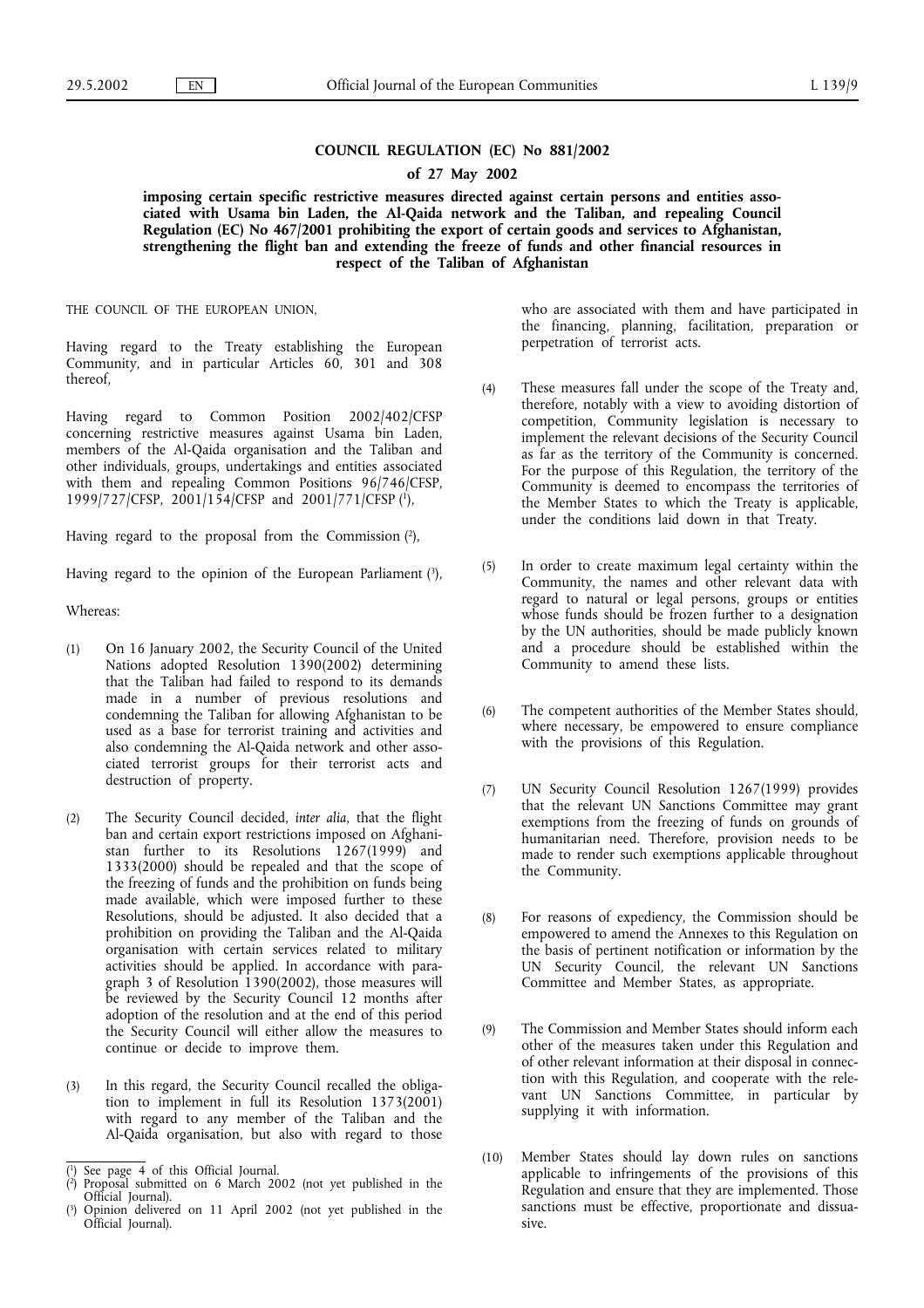- (11) Taking into account that the freezing of funds is to be adjusted, it is necessary to ensure that sanctions for breaches of this Regulation can be imposed as of the date of entry into force of this Regulation.
- (12) In view of the measures imposed under Resolution 1390(2002) it is necessary to adjust the measures imposed in the Community by repealing Council Regulation (EC) No  $467/2001$  (<sup>1</sup>) and adopting a new Regulation,

# HAS ADOPTED THIS REGULATION:

### *Article 1*

For the purpose of this Regulation, the following definitions shall apply:

- 1. 'funds' means financial assets and economic benefits of every kind, including but not limited to cash, cheques, claims on money, drafts, money orders and other payment instruments; deposits with financial institutions or other entities, balances on accounts, debts and debt obligations; publicly and privately traded securities and debt instruments, including stocks and shares, certificates presenting securities, bonds, notes, warrants, debentures, derivatives contracts; interest, dividends or other income on or value accruing from or generated by assets; credit, right of set-off, guarantees, performance bonds or other financial commitments; letters of credit, bills of lading, bills of sale; documents evidencing an interest in funds or financial resources, and any other instrument of export-financing;
- 2. 'economic resources' means assets of every kind, whether tangible or intangible, movable or immovable, which are not funds but can be used to obtain funds, goods or services;
- 3. 'freezing of funds' means preventing any move, transfer, alteration, use of or dealing with funds in any way that would result in any change in their volume, amount, location, ownership, possession, character, destination or other change that would enable the use of the funds, including portfolio management;
- 4. 'freezing of economic resources' means preventing their use to obtain funds, goods or services in any way, including, but not limited to, by selling, hiring or mortgaging them.

## *Article 2*

All funds and economic resources belonging to, or owned or held by, a natural or legal person, group or entity designated by the Sanctions Committee and listed in Annex I shall be frozen.

2. No funds shall be made available, directly or indirectly, to, or for the benefit of, a natural or legal person, group or entity designated by the Sanctions Committee and listed in Annex I.

No economic resources shall be made available, directly or indirectly, to, or for the benefit of, a natural or legal person, group or entity designated by the Sanctions Committee and listed in Annex I, so as to enable that person, group or entity to obtain funds, goods or services.

### *Article 3*

Without prejudice to the powers of Member States in the exercise of their public authority, it shall be prohibited to grant, sell, supply or transfer, directly or indirectly, technical advice, assistance or training related to military activities, including in particular training and assistance related to the manufacture, maintenance and use of arms and related materiel of all types, to any natural or legal person, group or entity designated by the Sanctions Committee and listed in Annex I.

### *Article 4*

1. The participation, knowingly and intentionally, in activities, the object or effect of which is, directly or indirectly, to circumvent Article 2 or to promote the transactions referred to in Article 3, shall be prohibited.

2. Any information that the provisions of this Regulation are being, or have been, circumvented shall be notified to the competent authorities of the Member States and, directly or through these competent authorities, to the Commission.

# *Article 5*

1. Without prejudice to the applicable rules concerning reporting, confidentiality and professional secrecy and to the provisions of Article 284 of the Treaty, natural and legal persons, entities and bodies shall:

(a) provide immediately any information which would facilitate compliance with this Regulation, such as accounts and amounts frozen in accordance with Article 2, to the competent authorities of the Member States listed in Annex II where they are resident or located, and, directly or through these competent authorities, to the Commission.

In particular, available information in respect of funds, financial assets or economic resources owned or controlled by persons designated by the Sanctions Committee and listed in Annex 1 during the period of six months before the entry into force of this Regulation shall be provided;

(b) cooperate with the competent authorities listed in Annex II in any verification of this information.

Any information provided or received in accordance with this Article shall be used only for the purposes for which it was provided or received.

3. Any additional information directly received by the Commission shall be made available to the competent authori- ( $\overline{1}$ ) OJ L 67, 9.3.2001, p. 1. ties of the Member States concerned.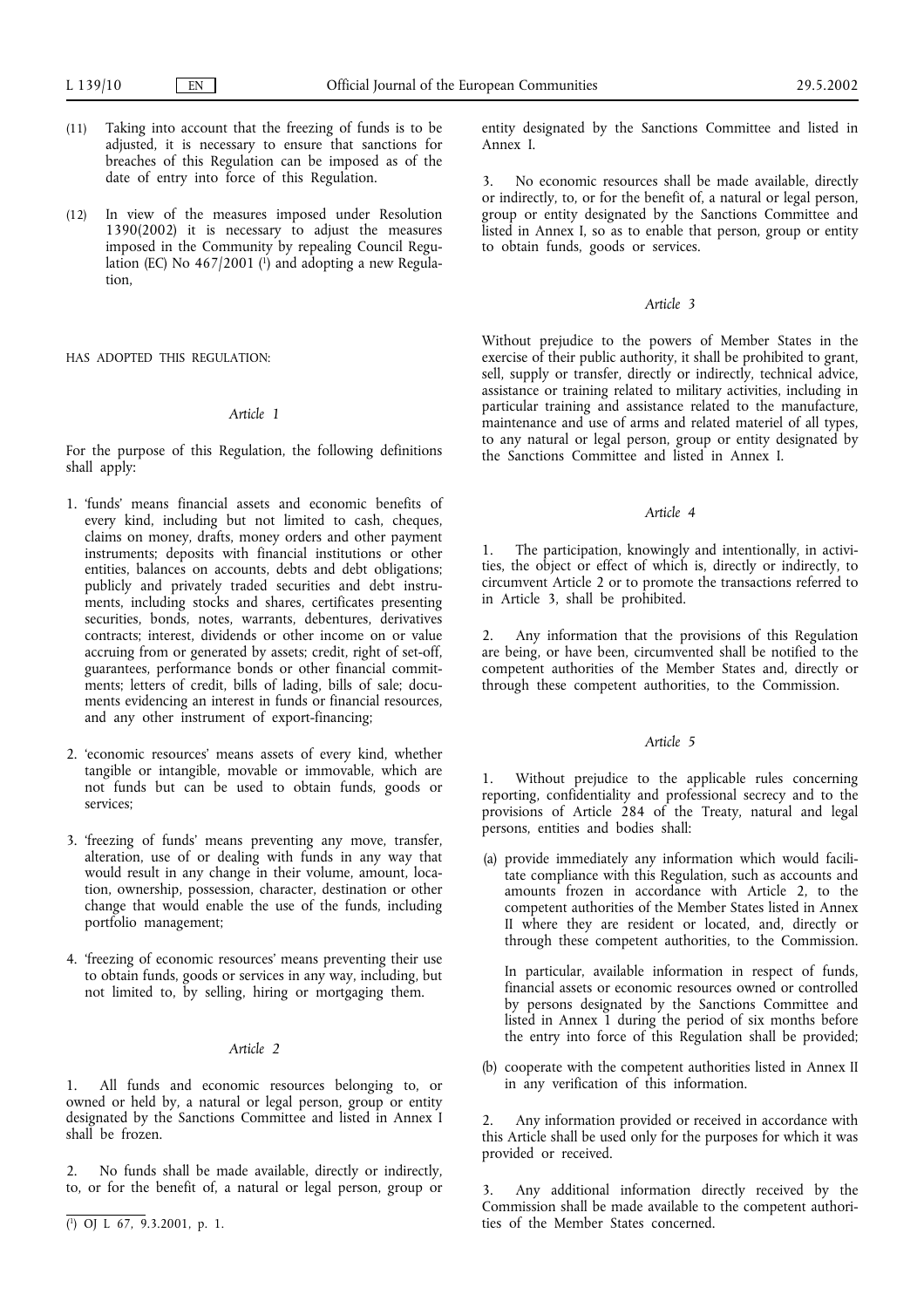# *Article 6*

The freezing of funds, other financial assets and economic resources, in good faith that such action is in accordance with this Regulation, shall not involve the natural or legal person, group or entity implementing it, or its directors or employees, in liability of any kind unless it is proved that the freezing was due to negligence.

# *Article 7*

- 1. The Commission shall be empowered to:
- amend or supplement Annex I on the basis of determinations made by either the United Nations Security Council or the Sanctions Committee, and
- amend Annex II on the basis of information supplied by Member States.

Without prejudice to the rights and obligations of the Member States under the Charter of the United Nations, the Commission shall maintain all necessary contacts with the Sanctions Committee for the purpose of the effective implementation of this Regulation.

### *Article 8*

The Commission and the Member States shall immediately inform each other of the measures taken under this Regulation and shall supply each other with relevant information at their disposal in connection with this Regulation, in particular information received in accordance with Article 5 and in respect of violation and enforcement problems and judgements handed down by national courts.

# *Article 9*

This Regulation shall apply notwithstanding any rights conferred or obligations imposed by any international agreement signed or any contract entered into or any licence or permit granted before the entry into force of this Regulation.

# *Article 10*

Each Member State shall determine the sanctions to be imposed where the provisions of this Regulation are infringed. Such sanctions shall be effective, proportionate and dissuasive.

Pending the adoption, where necessary, of any legislation to this end, the sanctions to be imposed where the provisions of this Regulation are infringed, shall be those determined by the Member States in accordance with Article 13 of Regulation (EC) No 467/2001.

3. Each Member State shall be responsible for bringing proceedings against any natural or legal person, group or entity under its jurisdiction, in cases of violation of any of the prohibitions laid down in this Regulation by any such person, group or entity.

### *Article 11*

This Regulation shall apply

- within the territory of the Community, including its airspace,
- on board any aircraft or any vessel under the jurisdiction of a Member State,
- to any person elsewhere who is a national of a Member State,
- to any legal person, group or entity which is incorporated or constituted under the law of a Member State,
- to any legal person, group or entity doing business within the Community.

### *Article 12*

Regulation (EC) No 467/2001 is hereby repealed.

### *Article 13*

This Regulation shall enter into force on the day following that of its publication in the *Official Journal of the European Communities*.

This Regulation shall be binding in its entirety and directly applicable in all Member States.

Done at Brussels, 27 May 2002.

*For the Council The President* M. ARIAS CAÑETE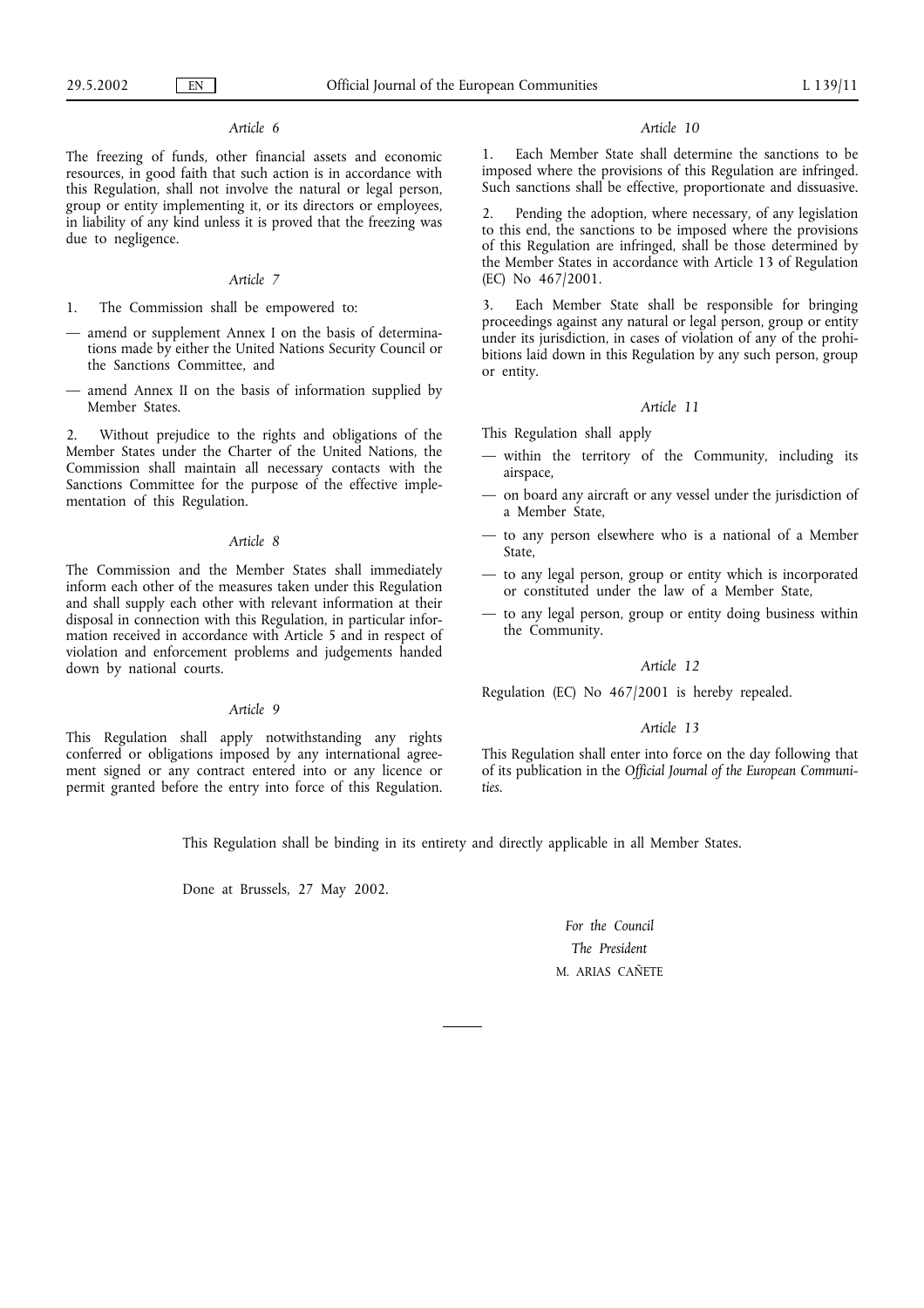## *ANNEX I*

#### **List of persons, groups and entities referred to in Article 2**

*Legal persons, groups and entities*

Aaran Money Wire Service, Inc., 1806, Riverside Avenue, Second Floor, Minneapolis, Minnesota, USA

Abu Sayyaf Group (aka Al Harakat Al Islamiyya)

Afghan Support Committee (ASC), aka Lajnat Ul Masa Eidatul Afghania, Jamiat Ayat-Ur-Rhas Al Islamia, Jamiat Ihya Ul Turath Al Islamia, and Ahya Ul Turas; office locations: Headquarters — G. T. Road (probably Grand Trunk Road), near Pushtoon Garhi Pabbi, Peshawar, Pakistan; Cheprahar Hadda, Mia Omar Sabaqah School, Jalabad, Afghanistan

Al Baraka Exchange L.L.C., PO Box 3313, Deira, Dubai, UAE; PO Box 20066, Dubai, UAE

Al Qaida/Islamic Army (aka 'The Base', Al Qaeda, Islamic Salvation Foundation, The Group for the Preservation of the Holy Sites, The Islamic Army for the Liberation of Holy Places, The World Islamic Front for Jihad Against Jews and Crusaders, Usama Bin Laden Network, Usama Bin Laden Organisation)

Al Rashid Trust (aka Al-Rasheed Trust):

— Kitas Ghar, Nazimabad 4, Dahgel-Iftah, Karachi, Pakistan,

— Jamia Maajid, Sulalman Park, Melgium Pura, Lahore, Pakistan,

— Office Dha'rbi M'unin, Opposite Khyber Bank, Abbottabad Road, Mansehra, Pakistan,

— Office Dhar'bi M'unin ZR Brothers, Katcherry Road, Chowk Yadgaar, Peshawar, Pakistan,

- Office Dha'rbi-M'unin, Rm No 3 Moti Plaza, near Liaquat Bagh, Muree Road, Rawalpindi, Pakistan,
- Office Dha'rbi-M'unin, Top floor, Dr Dawa Khan Dental Clinic Surgeon, Main Baxae, Mingora, Swat, Pakistan,
- operations in Afghanistan: Herat, Jalalabad, Kabul, Kandahar, Mazar Sherif,
- also operations in Kosovo, Chechnya

Al Taqwa Trade, Property and Industry Company Limited (fka. Al Taqwa Trade, Property and Industry) (fka Al Taqwa Trade, Property and Industry Establishment) (fka Himmat Establishment), c/o Asat Trust Reg., Altenbach 8, FL-9490 Vaduz, Liechtenstein

Al-Barakaat Bank, Mogadishu, Somalia

Al-Barakaat Wiring Service, 2940, Pillsbury Avenue, Suite 4, Minneapolis, Minnesota 55408, USA

Al-Barakaat, Mogadishu, Somalia; Dubai, UAE

Al-Barakat Bank of Somalia (BSS) (aka Barakat Bank of Somalia), Mogadishu, Somalia; Bossasso, Somalia

Al-Barakat Finance Group, Dubai, UAE; Mogadishu, Somalia

Al-Barakat Financial Holding Co., Dubai, UAE; Mogadishu, Somalia

Al-Barakat Global Telecommunications (aka Barakaat Globetelcompany), PO Box 3313, Dubai, UAE; Mogadishu, Somalia; Hargeysa, Somalia

Al-Barakat Group of Companies Somalia Limited (aka Al-Barakat Financial Company), PO Box 3313, Dubai, UAE; Mogadishu, Somalia

Al-Barakat International (aka Baraco Co.), PO Box 2923, Dubai, UAE

Al-Barakat Investments, PO Box 3313, Deira, Dubai, UAE

Al-Hamati Sweets Bakeries, Al-Mukallah, Hadhramawt Governorate, Yemen

Al-Itihaad Al-Islamiya (AIAI)

Al-Jihad/Egyptian Islamic Jihad (aka Egyptian Al-Jihad, Egyptian Islamic Jihad, Jihad Group, New Jihad)

Al-Nur Honey Press Shops (aka Al-Nur Honey Center), Sanaa, Yemen

Al-Shifa Honey Press For Industry And Commerce, PO Box 8089, Al-Hasabah, Sanaa, Yemen; By the Shrine Next to the Gas Station, Jamal Street, Taiz, Yemen; Al-Arudh Square, Khur Maksar, Aden, Yemen; Al-Nasr Street, Doha, Qatar

Armed Islamic Group (GIA) (aka Al Jamm'ah Al Islamiah Al-Musallah, GIA, Groupement Islamique Armé)

Asat Trust Reg., Altenbach 8, FL-9490 Vaduz, Liechtenstein

Asbat al-Ansar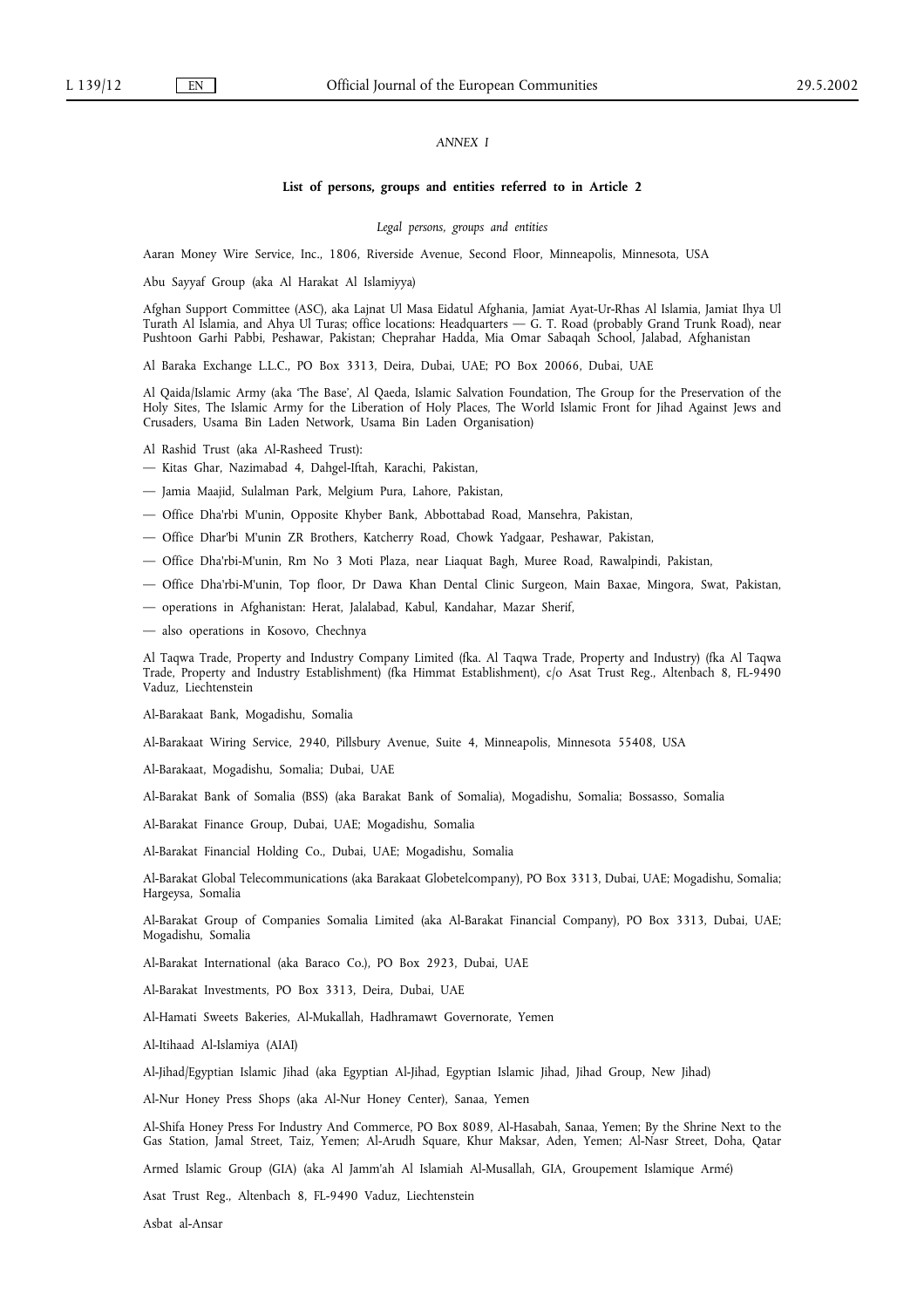Bank Al Taqwa Limited (aka Al Taqwa Bank) (aka Bank Al Taqwa), PO Box N-4877, Nassau, Bahamas; c/o Arthur D. Hanna & Company, 10, Deveaux Street, Nassau, Bahamas

Baraka Trading Company, PO Box 3313, Dubai, UAE

Barakaat Boston, 266, Neponset Avenue, Apt. 43, Dorchester, Massachussets 02122-3224, USA

Barakaat Construction Company, PO Box 3313, Dubai, UAE

Barakaat Group of Companies, PO Box 3313, Dubai, UAE; Mogadishu, Somalia

Barakaat International Foundation, Box 4036, Spanga, Stockholm, Sweden; Rinkebytorget 1, 04, Spanga, Sweden

Barakaat International, Hallbybacken 15, 70 Spanga, Sweden

Barakaat International, Inc., 1929, South 5th Street, Suite 205, Minneapolis, Minnesota, USA

Barakaat North America, Inc., 925, Washington Street, Dorchester, Massachussets, USA; 2019, Bank Street, Ottawa, Ontario, Canada

Barakaat Red Sea Telecommunications, Bossaso, Somalia; Nakhiil, Somalia; Huruuse, Somalia; Raxmo, Somalia; Ticis, Somalia; Kowthar, Somalia; Noobir, Somalia; Bubaarag, Somalia; Gufure, Somalia; Xuuxuule, Somalia; Ala Aamin, Somalia; Guureeye, Somalia; Najax, Somalia; Carafaat, Somalia

Barakaat Telecommunications Co. Somalia, Ltd, PO Box 3313, Dubai, UAE

Barakaat Wire Transfer Company, 4419, South Brandon Street, Seattle, Washington, USA

Barakat Banks and Remittances, Mogadishu, Somalia; Dubai, UAE

Barakat Computer Consulting (BCC), Mogadishu, Somalia

Barakat Consulting Group (BCG), Mogadishu, Somalia

Barakat Enterprise, 1762, Huy Road, Columbus, Ohio, USA

Barakat Global Telephone Company, Mogadishu, Somalia; Dubai, UAE

Barakat International Companies (BICO), Mogadishu, Somalia; Dubai, UAE

Barakat Post Express (BPE), Mogadishu, Somalia

Barakat Refreshment Company, Mogadishu, Somalia; Dubai, UAE

Barakat Telecommunications Company Limited (aka BTELCO), Bakara Market, Dar Salaam Buildings, Mogadishu, Somalia; Kievitlaan 16, 't Veld, Noord-Holland, Netherlands

Barako Trading Company, L.L.C., PO Box 3313, Dubai, UAE

De Afghanistan Momtaz Bank

Global Service International, 1929, 5th Street, Suite 204, Minneapolis, Minnesota, USA

Harakat Ul-Mujahidin/HUM (aka Al-Faran, Al-Hadid, Al-Hadith, Harakat Ul-Ansar, HUA, Harakat Ul-Mujahideen)

Heyatul Ulya, Mogadishu, Somalia

Islamic Army of Aden

Islamic Movement of Uzbekistan (IMU) (aka IMU)

Jaish-I-Momhammed (aka Army of Mohammed), Pakistan

Jamyah Taawun Al-Islamia (aka Society of Islamic Cooperation; aka Jamiyat Al Taawun Al Islamiyya; aka JIT), Qandahar City, Afghanistan

Libyan Islamic Fighting Group

Mamoun Darkazanli Import-Export Company (aka Darkazanli Company, Darkazanli Export-Import Sonderposten), Uhlenhorsterweg 34 11, Hamburg, Germany

Nada Management Organisation S.A. (fka Al Taqwa Management Organisation S.A.), Viale Stefano Franscini 22, CH-6900 Lugano (TI), Switzerland

Parka Trading Company, PO Box 3313, Deira, Dubai, UAE

RABITA TRUST, Room 9A, Second Floor, Wahdat Road, Education Town, Lahore, Pakistan; Wares Colony, Lahore, Pakistan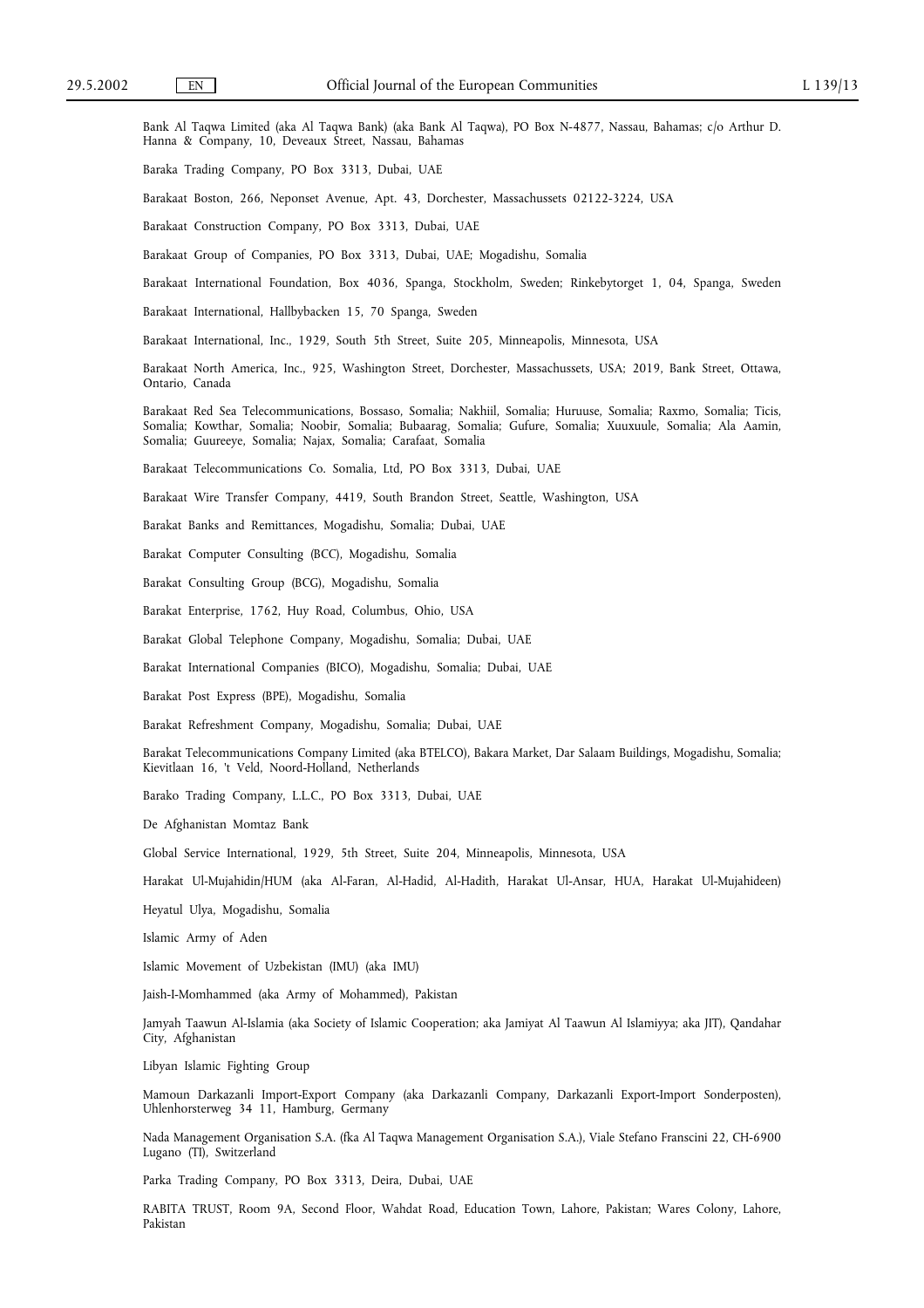Red Sea Barakat Company Limited, Mogadishu, Somalia; Dubai, UAE

Revival of Islamic Heritage Society (RIHS), aka Jamiat Ihia Al-Turath Al-Islamiya, Revival of Islamic Society Heritage on the African Continent, Jamia Ihya Ul Turath; office locations: Pakistan and Afghanistan. NB: only the Pakistan and Afghanistan offices of this entity will be designated

Salafist Group for Call and Combat (GSPC) (aka Le Groupe Salafiste pour la Prédiction et le Combat)

Somali International Relief Organization, 1806, Riverside Avenue, 2nd Floor, Minneapolis, Minnesota, USA

Somali Internet Company, Mogadishu, Somalia

Somali Network AB, Hallybybacken 15, 70 Spanga, Sweden

Wafa Humanitarian Organisation (aka Al Wafa, Al Wafa Organisation, Wafa Al-Igatha Al-Islamia) Jordan house No 125, Street 54, Phase II. Hayatabad, Peshawar, Pakistan; offices in Saudi Arabia, Kuwait and United Arab Emirates

Youssef M. Nada & Co. Gesellschaft m.b.H., Kaertner Ring 2/2/5/22, A-1010 Vienna, Austria

Youssef M. Nada, Via Riasc 4, CH-6911 Campione d'Italia I, Switzerland

#### *Natural persons*

(functions in brackets are those under the former Taliban regime of Afghanistan)

Aazem, Abdul Haiy, Maulavi (First Secretary, Taliban 'Consulate General', Quetta)

Abd al-Hadi al-Iraqi (aka Abu Abdallah, Abdal Al-Hadi Al-Iraqi)

Abdul Rahman Yasin (aka Taha, Abdul Rahman S.; aka Taher, Abdul Rahman S.; aka YASIN, Abdul Rahman Said; aka YASIN, Aboud); born 10.4.1960, Bloomington, Indiana USA; SSN 156-92-9858 (USA); passport No 27082171 (USA) (issued 21.6.1992 in Amman, Jordan) or passport No M0887925 (Iraq); citizen USA

Abdullah Ahmed Abdullah (aka Abu Mariam; aka Al-Masri, Abu Mohamed; aka Saleh), Afghanistan; born 1963, Egypt; citizen Egypt

Abdullkadir, Hussein Mahamud, Florence, Italy

Abu Hafs the Mauritanian (aka Mahfouz Ould al-Walid, Khalid Al-Shanqiti, Mafouz Walad Al-Walid, Mahamedou Ouid Slahi); born 1.1.1975

Abu Zubaydah (aka Abu Zubaida, Abd Al-Hadi Al Wahab, Zain Al-Abidin Muhahhad Husain, Zayn Al-Abidin Muhammad Husain, Tariq); born 12.3.1971, Riyadh, Saudi Arabia

Aden, Adirisak, Skaftingebacken 8, 16367 Spanga, Sweden, date of birth 1 June 1968

Agha, Abdul Rahman (Chief Justice of Military Court)

Agha, Haji Abdul Manan (aka Saiyid; Abd Al-Manam), Pakistan

Agha, Saed M. Azim, Maulavi (Passport and Visa Dept)

Agha, Sayyed Ghiassouddine, Maulavi (Minister of Haj and Religious Affairs)

Ahmadi, Haji M., Mullah (President of Da Afghanistan Bank)

Ahmadulla, Qari (Minister of Security (Intelligence))

Ahmed Khalfan Ghailani (aka Ahmed the Tanzanian; aka Foopie; aka Fupi; aka Ahmad, Abu Bakr; aka Ahmed, A; aka Ahmed, Abubakar; aka Ahmed, Abubakar K.; aka Ahmed, Abubakar Khalfan; aka Ahmed, Abubakary K.; aka Ahmed, Ahmed Khalfan; aka Al Tanzani, Ahmad; aka Ali, Ahmed Khalfan; aka Bakr, Abu; aka Ghailani, Abubakary Khalfan Ahmed; aka Ghailani, Ahmed; aka Ghilani, Ahmad Khalafan; aka Hussein, Mahafudh Abubakar Ahmed Abdallah; aka Khabar, Abu; aka Khalfan, Ahmed; aka Mohammed, Shariff Omar); born 14.3.1974 or 13.4.1974 or 14.4.1974 or 1.8.1970, Zanzibar, Tanzania; citizen Tanzania

Ahmed Mohammed Hamed Ali (aka Abdurehman, Ahmed Mohammed; aka Abu Fatima; aka Abu Islam; aka Abu Khadiijah; aka Ahmed Hamed; aka Ahmed The Egyptian; aka Ahmed, Ahmed; aka Al-Masri, Ahmad; aka Al-Surir, Abu Islam; aka Ali, Ahmed Mohammed; aka Ali, Hamed; aka Hemed, Ahmed; aka Shieb, Ahmed; aka Shuaib), Afghanistan; born 1965, Egypt; citizen Egypt

Akhund, Ahmed Jan, Mullah (Minister of Water and Electricity)

Akhund, Alhaj Mohammad Essa, Mullah (Minister of Mines and Industries)

Akhund, Attiqullah, Maulavi (Deputy Minister of Agriculture)

Akhund, Dadullah, Maulavi (Minister of Construction)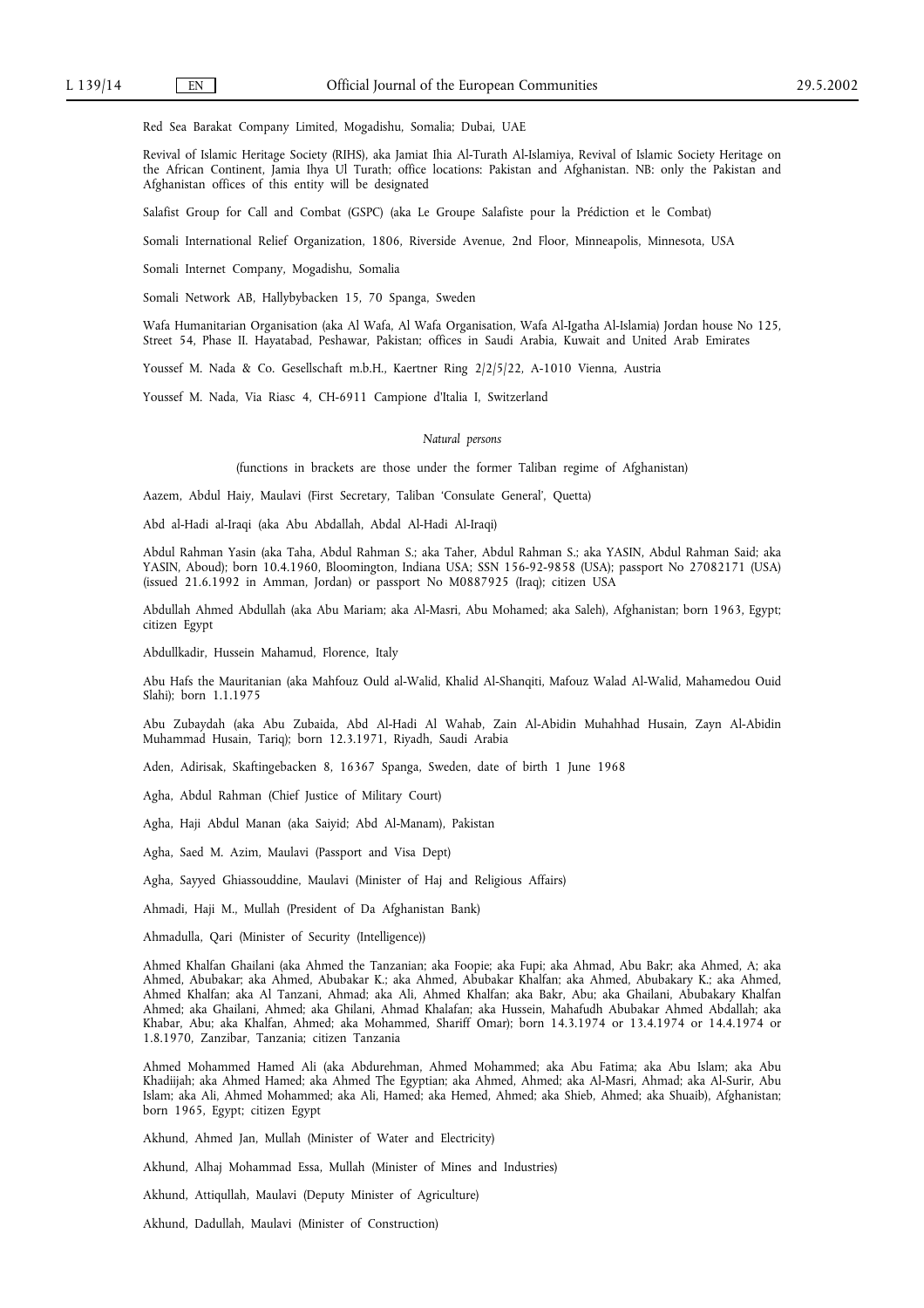Akhund, Hadji Ubaidullah, Mullah (Minister of Defence)

Akhund, Mohammad Abbas, Mullah (Minister of Public Health)

Akhundzada, Mohammad Sediq (Deputy Minister of Martyrs and Repatriation)

Al-Hamati, Muhammad (aka Al-Ahdal, Mohammad Hamdi Sadiq; aka Al-Makki, Abu Asim), Yemen

Al-Haq, Amin (aka Amin, Muhammad; aka Ah Haq, Dr Amin; aka Ul-Haq, Dr Amin); born 1960, Nangahar Province, Afghanistan

Ali, Abbas Abdi, Mogadishu, Somalia

Ali, Abdi Abdulaziz, Drabantvagen 21, 17750 Spanga, Sweden; date of birth 1 January 1955

Ali, Yusaf Ahmed, Hallbybybacken 15, 70 Spanga, Sweden, date of birth 20 November 1974

Al-Jadawi, Saqar; Born c. 1965; thought to be a Yemeni and Saudi national; aide to Usama Bin Laden.

Al-Jaziri, Abu Bakr; nationality: Algerian; address: Peshawar, Pakistan — affiliated with Afghan Support Committee

Al-Kadr, Ahmad Said (aka Abu Abd Al-Rahman, Al-Kanadi); born 1.3.1948, Cairo, Egypt; thought to be an Egyptian and Canadian national

Allamuddin, Syed (Second Secretary, Taliban 'Consulate General', Peshawar)

Al-Libi Abd Al Mushin, aka Ibrahim Ali Muhammad Abu Bakr — affiliated with Afghan Support Committee and Revival of Islamic Heritage Society

Al-Qadi, Yasin (aka Kadi, Shaykh Yassin Abdullah; aka Kahdi, Yasin), Jeddah, Saudi Arabia

Al-Sharif, Sa'd; born c. 1969, Saudi Arabia; brother-in-law and close associate of Usama Bin Laden; said to be head of Usama Bin Laden's financial organisation.

Amin, Aminullah, Maulavi (Governor of Saripul Province)

Aminzai, Shams-us-Safa (Press-Centre, Ministry of Foreign Affairs)

Anafi, Nazirullah, Maulavi (Commercial Attaché, Taliban 'Embassy', Islamabad)

Anas al-Liby (aka Al-Libi, Anas; aka Al-Raghie, Nazih; aka Alraghie, Nazih Abdul Hamed; aka Al-Sabai, Anas), Afghanistan; born 30.3.1964 or 14.5.1964, Tripoli, Libya; citizen Libya (individual)

Anwari, Mohammad Tahre, Mullah (Administrative Affairs)

Aref, Arefullah, Mullah (Deputy Minister of Finance)

Asem, Esmatullah, Maulavi, SG of Afghan Red Crescent Society (ARCS)

Asem, Sayed Esmatullah, Maulavi (Deputy Minister of Preventing Vice and Propagating Virtue)

Atiqullah, Hadji Molla (Deputy Minister of Public Works)

Aweys, Dahir Ubeidullahi, Via Cipriano Facchinetti 84, Rome, Italy.

Aweys, Hassan Dahir (aka Ali, Sheikh Hassan Dahir Aweys) (aka Awes, Shaykh Hassan Dahir); date of birth 1935; citizen of Somalia

Ayman Al-Zawahari (aka Ahmed Fuad Salim, Aiman Muhammad Rabi Al-Zawahiri); Operational and Military Leader of Jihad Group; born 19.6.1951, Giza, Egypt; passport No 1084010 (Egypt); alternative No 19820215

Azizirahman, Mr (Third Secretary, Taliban Embassy, Abu Dhabi)

Baqi, Abdul, Maulavi (Consulate Dept, Ministry of Foreign Affairs)

Baqi, Abdul, Mullah (Vice-Minister of Information and Culture)

Baradar, Mullah (Deputy, Minister of Defence)

Bari, Abdul, Maulavi (Governor of Helmand Province)

Bin Marwan, Bilal; born 1947

Bin Muhammad, Ayadi Chafiq (aka Ayadi Shafiq, Ben Muhammad; aka Ayadi Chafik, Ben Muhammad; aka Aiadi, Ben Muhammad; aka Aiady, Ben Muhammad), Helene Meyer Ring 10-1415-80809, Munich, Germany; 129 Park Road, London NW8, England; 28 Chaussee De Lille, Mouscron, Belgium; Darvingasse 1/2/58-60, Vienna, Austria; Tunisia; born 21.1.1963, Safais (Sfax), Tunisia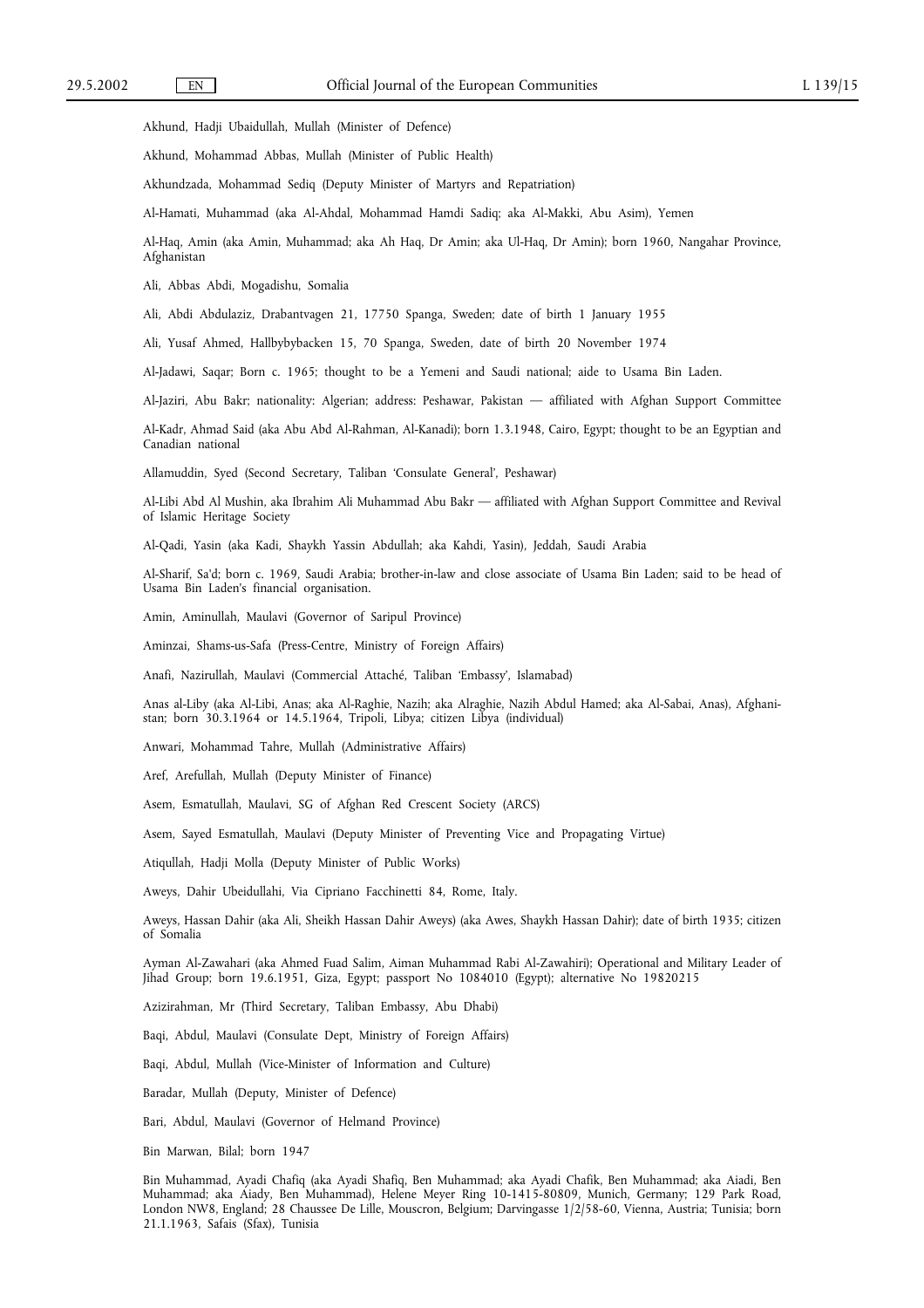Darkazanli, Mamoun, Uhlenhorster Weg 34, 22085 Hamburg, Germany; born 4.8.1958, Aleppo, Syria; Passport No 1310636262 (Germany)

Daud, Mohammad (Administrative Attaché, Taliban 'Embassy', Islamabad)

Delawar, Shahabuddin, Maulavi (Deputy of High Court)

Ehsanullah, Maulavi (Deputy Minister of Security (Intelligence))

Elmi, Mohammad Azam, Maulavi (Deputy Minister of Mines and Industries)

Eshaq M. (Governor of Laghman Province)

Ezatullah, Maulavi (Deputy Minister of Planning)

Fahid Mohammed Ally Msalam (aka Al-Kini, Usama; aka Ally, Fahid Mohammed; aka Msalam, Fahad Ally; aka Msalam, Fahid Mohammed Ali; aka Msalam, Mohammed Ally; aka Musalaam, Fahid Mohammed Ali; aka Salem, Fahid Muhamad Ali); born 19.2.1976, Mombasa, Kenya; citizen Kenya

Faiz, Maulavi (Information Dept, Ministry of Foreign Affairs)

Faizan, Faiz Mohammad, Maulavi (Deputy Minister of Commerce)

Fauzi, Habibullah (First Secretary/Deputy Head of Mission, Taliban 'Embassy', Islamabad)

Fazul Abdullah Mohammed (aka Abdalla, Fazul; aka Adballah, Fazul; aka Aisha, Abu; aka Al Sudani, Abu Seif; aka Ali, Fadel Abdallah Mohammed; aka Fazul, Abdalla; aka Fazul, Abdallah; aka Fazul, Abdallah Mohammed; aka Fazul, Haroon; aka Fazul, Harun; aka Haroon; aka Haroun, Fadhil; aka Harun; aka Luqman, Abu; aka Mohammed, Fazul; aka Mohammed, Fazul Abdilahi; aka Mohammed, Fouad; aka Muhamad, Fadil Abdallah); born 25.8.1972 or 25.12.1974 or 25.2.1974, Moroni, Comoros Islands; citizen Comoros or citizen Kenya

Ghafoor, Abdul, Maulavi (Deputy Minister of Agriculture)

Hakimi, Gul Ahmad, Maulavi (Commercial Attaché, Taliban 'Consulate General', Karachi)

Hamdullah, Maulavi (Repatriation Attaché, Taliban 'Consulate General', Quetta),

Hamidi, Zabihullah (Deputy Minister of Higher Education)

Hamidullah, Mullah, Head of Ariana Afghan Airlines

Hamsudin, Maulavi (Governor of Wardak (Maidan) Province)

Hanafi, Mohammad Nasim, Mullah (Deputy Minister of Education)

Hanif, Qari Din Mohammad (Minister of Planning)

Haqani, Djallalouddine, Maulavi (Minister of Frontier Affairs)

Haqani, Sayeedur Rahman, Maulavi (Deputy Minister of Mines and Industries)

Haqqan, Sayyed, Maulavi (Minister of Administrative Affairs)

Haqqani, Mohammad Salim, Maulavi (Deputy Minister of Preventing Vice and Propagating Virtue)

Haqqani, Moslim, Maulavi (Deputy Minister of Haj and Religious Affairs)

Haqqani, Najibullah, Maulavi (Deputy Minister of Public Works)

Hassan, Hadji Mohammad, Mullah (First Deputy, Council of Ministers, Governor of Kandahar)

Hijazi, Riad (aka Hijazi, Raed M.; aka Al-Hawen, Abu-Ahmad; aka Almaghribi, Rashid (The Moroccan); aka Al-Amriki, Abu-Ahmad (The American); aka Al-Shahid, Abu-Ahmad), Jordan; born 1968, California, USA; SSN: 548-91-5411

Himmat, Ali Ghaleb, Via Posero 2, CH-6911 Campione d'Italia, Switzerland; date of birth 16 June 1938; place of birth: Damascus, Syria; citizen of Switzerland and Tunisia.

Homayoon, Mohammad, Eng. (Deputy Minister of Water and Electricity)

Hottak, Abdul Rahman Ahmad, Maulavi (Deputy (Cultural) Minister of Information and Culture)

Hottak, M. Musa, Maulavi (Deputy Minister of Planning)

Huber, Albert Friedrich Armand (aka Huber, Ahmed), Mettmenstetten, Switzerland, date of birth 1927

Hussein, Liban, 925, Washington Street, Dorchester, Massachussets, USA; 2019, Bank Street, Ontario, Ottawa, Canada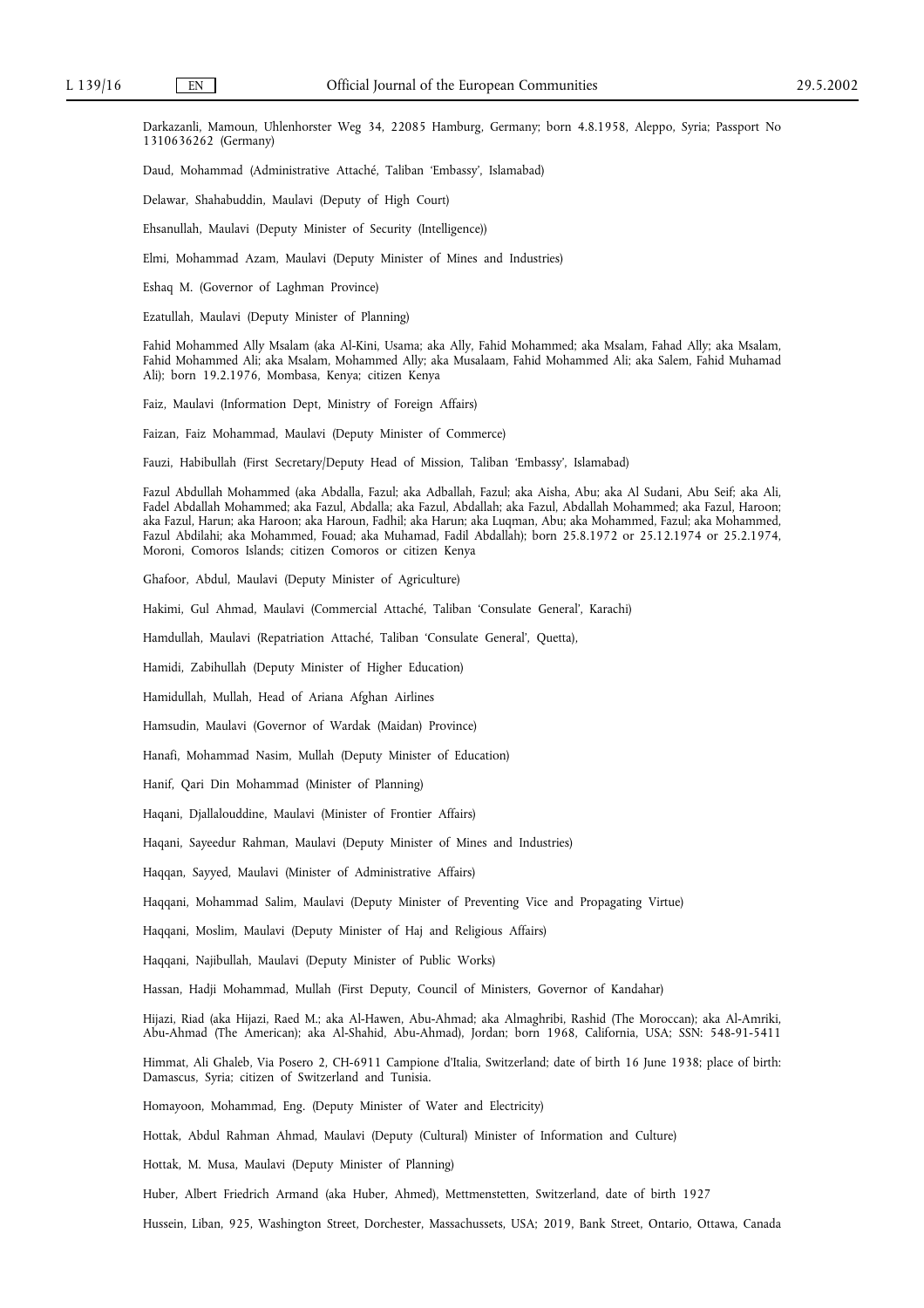Ibn Al-Shaykh Al-Libi

- Islam, Muhammad (Governor of Bamiyan Province)
- Jabbar, Abdul, Maulavi (Governor of Baghlan Province)

Jalal, Noor, Maulavi (Deputy (Administrative) Minister of Interior Affairs)

Jalil, Abdul, Mullah (Deputy Minister of Foreign Affairs)

Jama, Garad (aka Nor, Garad K.) (aka Wasrsame, Fartune Ahmed, 2100, Bloomington Avenue, Minneapolis, Minnesota, USA; 1806, Riverside Avenue, 2nd Floor, Minneapolis, Minnesota; date of birth 26 June 1974

Jamal, Qudratullah, Maulavi (Minister of Information)

Jan, Ahmad, Maulavi (Governor of Zabol Province)

Janan, Mullah (Governor of Fariab),

Jim'ale, Ahmed Nur Ali (aka Jimale, Ahmed Ali) (aka Jim'ale, Ahmad Nur Ali) (aka Jumale, Ahmed Nur) (aka Jumali, Ahmed Ali), PO Box 3312, Dubai, UAE; Mogadishu, Somalia

Kabir, A., Maulavi (Governor of Nangarhar Province)

Kabir, Abdul, Maulavi (Second Deputy, Council of Ministers, Governor of Nangahar Province, Head of Eastern Zone)

Kahie, Abdullahi Hussein, Bakara Market, Dar Salaam Buildings, Mogadishu, Somalia.

Kakazada, Rahamatullah, Maulavi (Consul General, Taliban 'Consulate General', Karachi)

Khairkhwah, Khair Mohammad, Maulavi (Governor of Herat Province)

Khaksar, Abdul Samad, Mullah (Deputy (Security) Minister of Interior Affairs)

Kmalzada Shamsalah, Mr (Second Secretary, Taliban Embassy, Abu Dhabi)

Ladehyanoy, Mufti Rashid Ahmad (aka Ludhianvi, Mufti Rashid Ahmad; aka Ahmad, Mufti Rasheed; aka Wadehyanoy, Mufti Rashid Ahmad); Karachi, Pakistan

Madani, Jan Mohammad, Mr (Chargé d'Affaires, Taliban Embassy, Abu Dhabi)

Madani, Zia-ur-Rahman, Maulavi (Governor of Logar Province)

Mahmood, Sultan Bashir-Ud-Din (aka Mahmood, Sultan Bashiruddin; aka Mehmood, Dr. Bashir Uddin; aka Mekmud, Sultan Baishiruddin), Street 13, Wazir Akbar Khan, Kabul, Aghanistan; alt. date of birth 1937; alt. date of birth 1938; alt. date of birth 1939; alt. date of birth 1940; alt. date of birth 1941; alt. date of birth 1942; alt. date of birth 1943; alt. date of birth 1944; alt. date of birth 1945; nationality: Pakistani

Majeed, Abdul (aka Majeed Chaudhry Abdul; aka Majid, Abdul); date of birth 15 Apr 1939; alt. date of birth 1938; nationality: Pakistani)

Makhtab Al-Khidamat/Al Kifah

Manan, Mawlawi Abdul, Mr (Commercial Attaché, Taliban Embassy, Abu Dhabi)

Mansour, Akhtar Mohammad (Minister of Civil Aviation and Transportation)

Mansour, Mohamed (aka Al-Mansour, dr. Mohamed), Ob. Heslibachstrasse 20, Kusnacht, Switzerland; Zurich, Switzerland; date of birth 1928, place of birth Egypt or UAE.

Mansour-Fattouh, Zeinab, Zurich, Switzerland

Mansur, Abdul Latif, Maulavi (Minister of Agriculture)

Mati, Mohammadullah, Maulavi (Minister of Public Works)

Matiullah, Mullah, Kabul Custom House,

Mazloom, Fazel M, Mullah (Deputy Chief of Army Staff)

Mohammad, Akhtar, Maulavi (Education Attaché, Taliban 'Consulate General', Peshawar)

Mohammad, Dost, Mullah (Governor of Ghazni Province)

Mohammad, Nazar, Maulavi (Governor of Kunduz Province)

Mohammad, Nik, Maulavi (Deputy Minister of Commerce)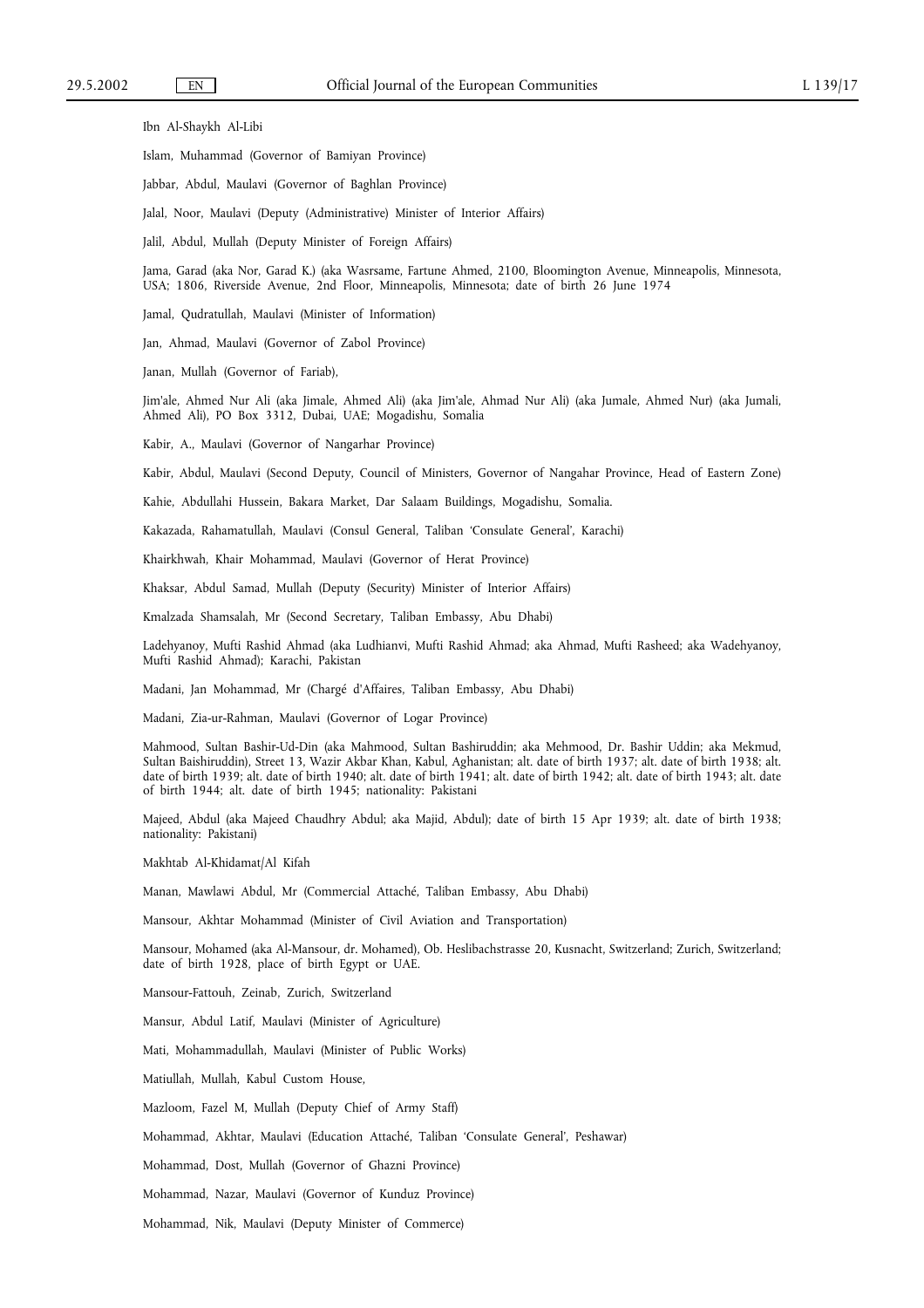Mohammad, Qari Din (Minister of Higher Education)

Mohammadi, Shafiqullah, Maulavi (Governor of Khost Province)

Momand, Qalamudin, Maulavi (Deputy Minister of Haj Affairs)

Monib, Abdul Hakim, Maulavi (Deputy Minister of Frontier Affairs)

Motaqi, Amir Khan, Mullah (Minister of Education)

Motasem, Abdul Wasay Aghajan, Mullah (Minister of Finance)

Motmaen, Abdulhai (Information and Culture Dept, Kandahar)

Muazen, Samiullah, Maulavi (Deputy of High Court)

Muhammad Atif (aka Subhi Abu Sitta, Abu Hafs Al Masri, Sheik Taysir Abdullah, Mohamed Atef, Abu Hafs Al Masri el Khabir, Taysir); born 1956, Alexandria, Egypt; alt. date of birth 1951.

Muhammad 'Atif (aka Abu Hafs); born (probably) 1944, Egypt; thought to be an Egyptian national; senior lieutenant to Usama Bin Laden

Muhammad Salah (aka Nasr Fahmi Nasr Hasanayn)

Muhsin Musa Matwalli Atwah (aka Abdel Rahman; aka Abdul Rahman; aka Al-Muhajir, Abdul Rahman; aka Al-Namer, Mohammed K.A.), Afghanistan; born 19.6.1964, Egypt; citizen Egypt

Mujahid, Abdul Hakim, Taliban envoy to the United Nations

Murad, Abdullah, Maulavi (Consul General, Taliban 'Consulate General', Quetta)

Mustafa Mohamed Fadhil (aka Al Masri, Abd Al Wakil; aka Al-Nubi, Abu; aka Ali, Hassan; aka Anis, Abu; aka Elbishy, Moustafa Ali; aka Fadil, Mustafa Muhamad; aka Fazul, Mustafa; aka Hussein; aka Jihad, Abu; aka Khalid; aka Man, Nu; aka Mohammed, Mustafa; aka Yussrr, Abu); born 23.6.1976, Cairo, Egypt; citizen Egypt or citizen Kenya; Kenyan ID No 12773667; serial No 201735161

Mustasaed, Mullah (Head of Academy of Sciences)

Mutawakil, Abdul Wakil (Minister of Foreign Affairs)

Muttaqi, Amir Khan (Taliban representative in UN-led talks)

Nada, Youssef (aka. Nada, Youssef M.) (aka Nada, Youssef Mustafa), Via Arogno 32, 6911 Campione d'Italia, Italy; Via per Arogno 32, CH-6911 Campione d'Italia, Switzerland; Via Riasc 4, CH-6911 Campione d'Italia I, Switzerland; date of birth 17 May 1931 or 17 May 1937; place of birth: Alexandria, Egypt; citizen of Tunisia

Naim, Mohammad, Mullah (Deputy Minister of Civil Aviation)

Najibullah, Maulavi (Consul General, Taliban 'Consulate General', Peshawar)

Nomani, Hamidullah, Maulavi (high ranking official in the Ministry of Higher Education)

Noorani, Mufti Mohammad Aleem (First Secretary, Taliban 'Consulate General', Karachi)

Nuri, Maulavi Nurullah (Governor of Balkh Province, Head of Northern Zone)

Nuristani, Rostam, Maulavi (Deputy Minister of Public Works)

Nyazi, Manan, Mullah (Governor of Kabul Province)

Omar, Mohammed, Mullah, Leader of the Faithful ('Amir ul-Mumineen'), Afghanistan

Omari, Alhaj M. Ibrahim (Deputy Minister of Frontier Affairs)

Paktis, Abdul Satar, Dr, (Protocol Dept, Ministry of Foreign Affairs)

Qadeer, Abdul, General (Military Attaché, Taliban 'Embassy', Islamabad)

Qalamuddin, Maulavi (Head of Olympic Committee)

Qurishi, Abdul Ghafar, Maulavi (Repatriation Attaché, Taliban 'Embassy', Islamabad)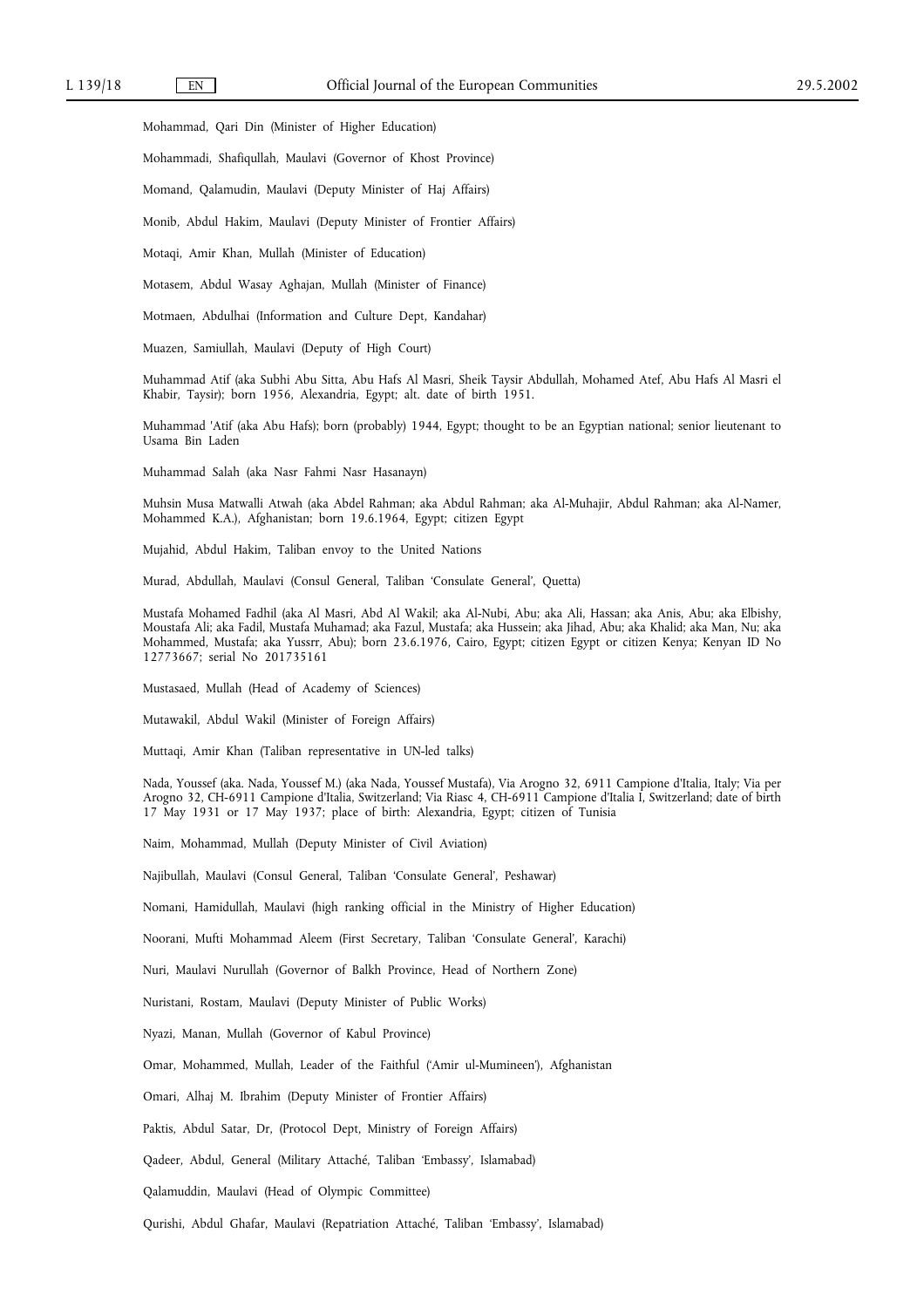Rabbani, Mohammad, Mullah (Chairman of the Ruling Council, Head of the Council of Ministers)

- Rahimi, Yar Mohammad Mullah (Minister of Communication)
- Rahmani, Arsalan, Maulavi (Deputy Minister of Higher Education)
- Rahmani, M. Hasan, Mullah (Governor of Kandahar Province)
- Rasul, M, Mullah (Governor of Nimroz Province)
- Rauf, Abdul, Mullah (Commander of Central Corpus)
- Razaq, Abdul, Maulavi (Minister of Commerce)
- Razaq, Abdul, Mullah (Minister of Interior Affairs)
- Reshad, Habibullah, Mullah (Head of Investigation Dept.)
- Saddiq, Alhaj Mohammad, Maulavi (Trade Representative, Taliban 'Consulate General', Peshawar)
- Sadruddin, Alhaj, Mullah (Mayor of Kabul City)
- Safi, Rahmatullah, General (Taliban representative in Europe)
- Salek, Abdulhai, Maulavi (Governor of Urouzgan Province)
- Sanani, Maulavi, Head of Dar-ul-Efta,
- Saqib, Noor Mohammad (Chief Justice of Supreme Court)
- Sayed, Alhaj Mullah Sadudin (Mayor of Kabul City)
- Sayf al-Adl (aka Saif Al-'Adil); born c. 1963, Egypt; thought to be an Egyptian national; responsible for UBL's security
- Sayyed, Saiduddine, Maulavi (Vice-Minister of Work and Social Affairs)
- Shafiq, A. Wahed, Maulavi (Deputy Governor of Kabul Province)
- Shafiq, M, Mullah (Governor of Samangan Province)
- Shaheen, Mohammad Sohail (Second Secretary, Taliban 'Embassy', Islamabad)
- Shahidkhel, S. Ahmed, Maulavi (Deputy Minister of Education)
- Shams-ur-Rahman, Mullah (Deputy Minister of Agriculture)
- Sharif, Mohammad (Deputy Minister of Interior Affairs)
- Shaykh Sai'id (aka Mustafa Muhammad Ahmad); born in Egypt

Sheikh Ahmed Salim Swedan (aka Ahmed the Tall; aka Ally, Ahmed; aka Bahamad; aka Bahamad, Sheik; aka Bahamadi, Sheikh; aka Suweidan, Sheikh Ahmad Salem; aka Swedan, Sheikh; aka Swedan, Sheikh Ahmed Salem); born 9.4.1969 or 9.4.1960, Mombasa, Kenya; citizen of Kenya

Shenwary, Haji Abdul Ghafar (Third Secretary, Taliban 'Consulate General', Karachi)

- Shinwari, Jalaluddine, Maulavi (Deputy Minister of Justice)
- Siddiqmal, Mohammad Sarwar (Third Secretary, Taliban 'Embassy', Islamabad)
- Stanekzai, Sher Abbas (Deputy Minister of Public Health)
- Tahis, Hadji (Deputy Minister of Civil Aviation)
- Takhari, Abdul Raqib, Maulavi (Minister of Repatriation)

Tariq Anwar Al-Sayyid Ahmad (aka Hamdi Ahmad Farag, Amr al-Fatih Fathi); born 15.3.1963, Alexandria, Egypt

- Tawana, Maulavi (Governor of Paktia Province)
- Tayeb, Haji Alla Dad, Mullah (Deputy Minister of Communication)
- Thirwat Salah Shihata (aka Tarwat Salah Abdallah, Salah Shihata Thirwat, Shahata Thirwat); born 29.6.1960, Egypt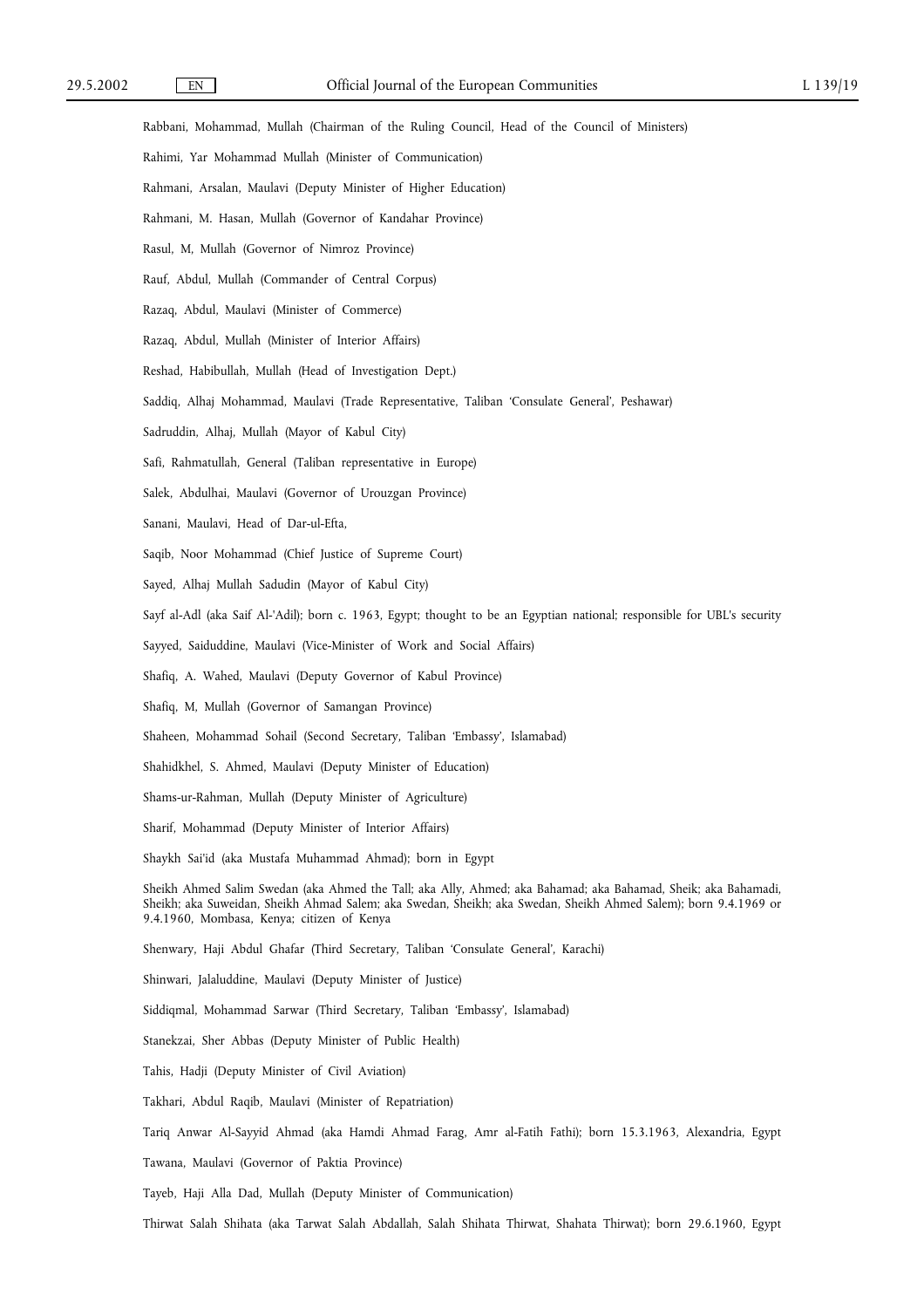Tufail, Mohammed (aka Tufail, S.M.; aka Tufail, Sheik Mohammed); nationality: Pakistani

Turab, Hidayatullah Abu (Deputy Minister of Civil Aviation)

Turabi, Nooruddin, Mullah (Minister of Justice)

Ummah Tameer E-Nau (Utn), Street 13, Wazir Akbar Khan, Kabul, Afghanistan; Pakistan

Usama Bin Laden (aka Usama Bin Muhammad Bin Awad, a.k.a. Osama Bin Laden; aka Abu Abdallah Abd Al-Hakim); born 30.7.1957, Jeddah, Saudi Arabia; Saudi citizenship withdrawn, now officially an Afghan national

Uthman, Omar Mahmoud (aka Al-Filistini, Abu Qatada; aka Takfiri, Abu Umr; aka Abu Umar, Abu Omar; aka Uthman, Al-Samman; aka Umar, Abu Umar; aka Uthman, Umar; aka Abu Ismail), London, England; born 30.12.1960 or 13.12.1960

Wahab, Malawi Abdul Taliban (Chargé d'Affaires in Riyadh)

Wahidyar, Ramatullah (Deputy Minister for Martyrs and Repatriation)

Wali, Mohammad, Maulavi (Minister of Department of Preventing Vice and Propagating Virtue)

Wali, Qari Abdul (First Secretary, Taliban 'Consulate General', Peshawar)

Walijan, Maulavi (Governor of Jawzjan Province)

Wasseq, Abdul-Haq-, Maulavi (Deputy Minister of Security (Intelligence))

Waziri, M. Jawaz (UN Dept, Ministry of Foreign Affairs)

Yaqoub, Mohammad, Maulavi (Head of BIA)

Yuldashev, Tohir (aka Yuldashev, Takhir), Uzbekistan

Zaeef, Abdul Salam, Mullah (Ambassador Extraordinary and Plenipotentiary, Taliban 'Embassy', Islamabad)

Zaeef, Abdul Salam (Taliban Ambassador to Pakistan)

Zahed, Abdul Rahman (Deputy Minister of Foreign Affairs)

Zahid, Mohammad, Mullah (Third Secretary, Taliban 'Embassy', Islamabad),

Zaief, Abdul Salam, Mullah (Deputy Minister of Mines and Industries)

Zia, Mohammad (aka Zia, Ahmad); c/o Ahmed Shah s/o Painda Mohammad al-Karim Set, Peshawar, Pakistan; c/o Alam General Store Shop 17, Awami Market, Peshawar, Pakistan; c/o Zahir Shah s/o Murad Khan Ander Sher, Peshawar, Pakistan

Zurmati, Maulavi Rahimullah (Deputy (Publication) Minister of Information and Culture)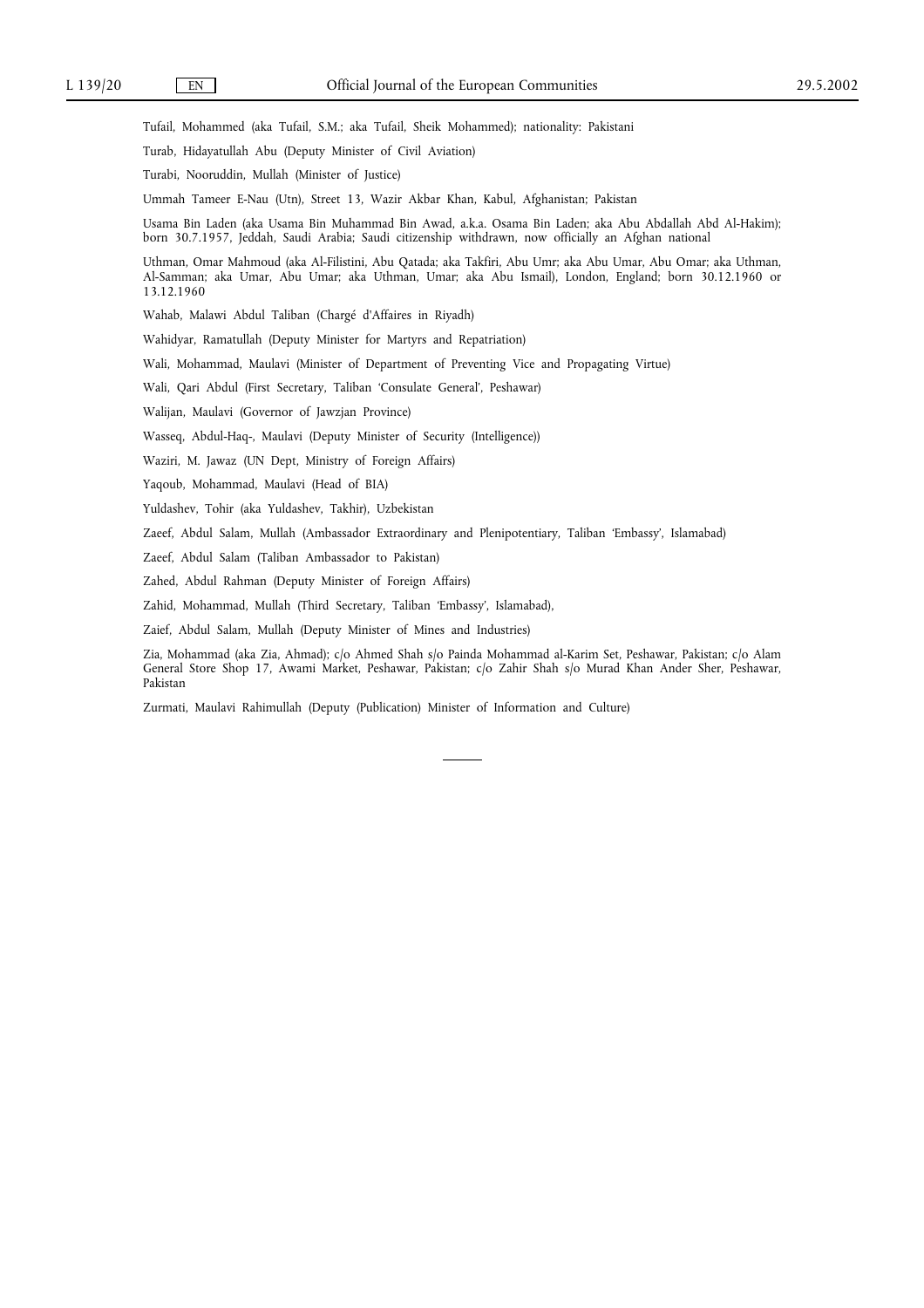# *ANNEX II*

### **List of competent authorities referred to in Article 5**

BELGIUM

Ministère des finances Trésorerie Avenue des Arts 30 B-1040 Bruxelles Fax (32-2) 233 75 18

Ministère des affaires économiques Administration des relations économiques Service Licences 60, rue Général Léman B-1040 Bruxelles Fax (32-2) 230 83 22 Tel. (32-2) 206 58 11

#### DENMARK

Erhvervs- og Boligstyrelsen Dahlerups Pakhus Langelinie Alle 17 DK-2100 København Ø Tel. (45) 35 46 60 00 Fax (45) 35 46 60 01

### GERMANY

Deutsche Bundesbank Postfach 100602 D-60006 Frankfurt/Main Tel. (49-69) 95 66-01 Fax (49-69) 560 10 71

#### GREECE

Ministry of National Economy General Directorate of Economic Policy 5-7 Nikis Street GR-101 80 Athens Tel. (30-10) 333 27 81-2 Fax (30-10) 333 28 10, 333 27 93

Υπουργείο Εθνικής Οικονομίας Γενική ∆ιεύθυνση Οικονοµικής Πολιτικής Νίκης 5-7 GR-101 80 Αθήνα Tηλ. (30-10) 333 27 81-2 Φάξ.: (00-30-10) 333 28 10/333 27 93

# SPAIN

Dirección General de Comercio Inversiones Subdirección General de Inversiones Exteriores Ministerio de Economía Paseo de la Castellana, 162 E-28046 Madrid Tel. (34) 913 49 39 83 Fax (34) 913 49 35 62

Dirección General del Tesoro y Política Financiera Subdirección General de Inspección y Control de Movimientos de Capitales Ministerio de Economía Paseo del Prado, 6 E-28014 Madrid Tel. (34) 912 09 95 11 Fax (34) 912 09 96 56

#### FRANCE

Ministère de l'économie, des finances et de l'industrie Direction du Trésor Service des affaires européennes et internationales Sous-direction E 139, rue du Bercy F-75572 Paris Cedex 12 Tel. (33-1) 44 87 17 17 Fax (33-1) 53 18 36 15

### IRELAND

Central Bank of Ireland Financial Markets Department PO Box 559 Dame Street Dublin 2 Ireland Tel. (353-1) 671 66 66

Department of Foreign Affairs Bilateral Economic Relations Division 76-78 Harcourt Street Dublin 2 Ireland Tel. (353-1) 408 24 92

## ITALY

Ministero dell'Economia e delle Finanze Comitato di sicurezza finanziaria Via XX Settembre 97 I-00187 Roma Email: csf@tesoro.it Tel. (39 06) 4 761 39 21 Fax (39 06) 4 761 39 32

### LUXEMBOURG

Ministère des affaires étrangères, du commerce extérieur, de la coopération, de l'action humanitaire et de la défense Direction des relations économiques internationales BP 1602 L-1016 Luxembourg Tel. (352) 478-1 ou 478-2350 Fax (352) 22 20 48

Ministère des finances 3, rue de la Congrégation L-1352 Luxembourg Tel. (352) 478-2712 Fax (352) 47 52 41

### NETHERLANDS

Ministerie van Financiën Directie Wetgeving, Juridische en Bestuurlijke Zaken Postbus 20201 2500 EE Den Haag Nederland Tel. (31-70) 342 82 27 Fax (31-70) 342 79 05